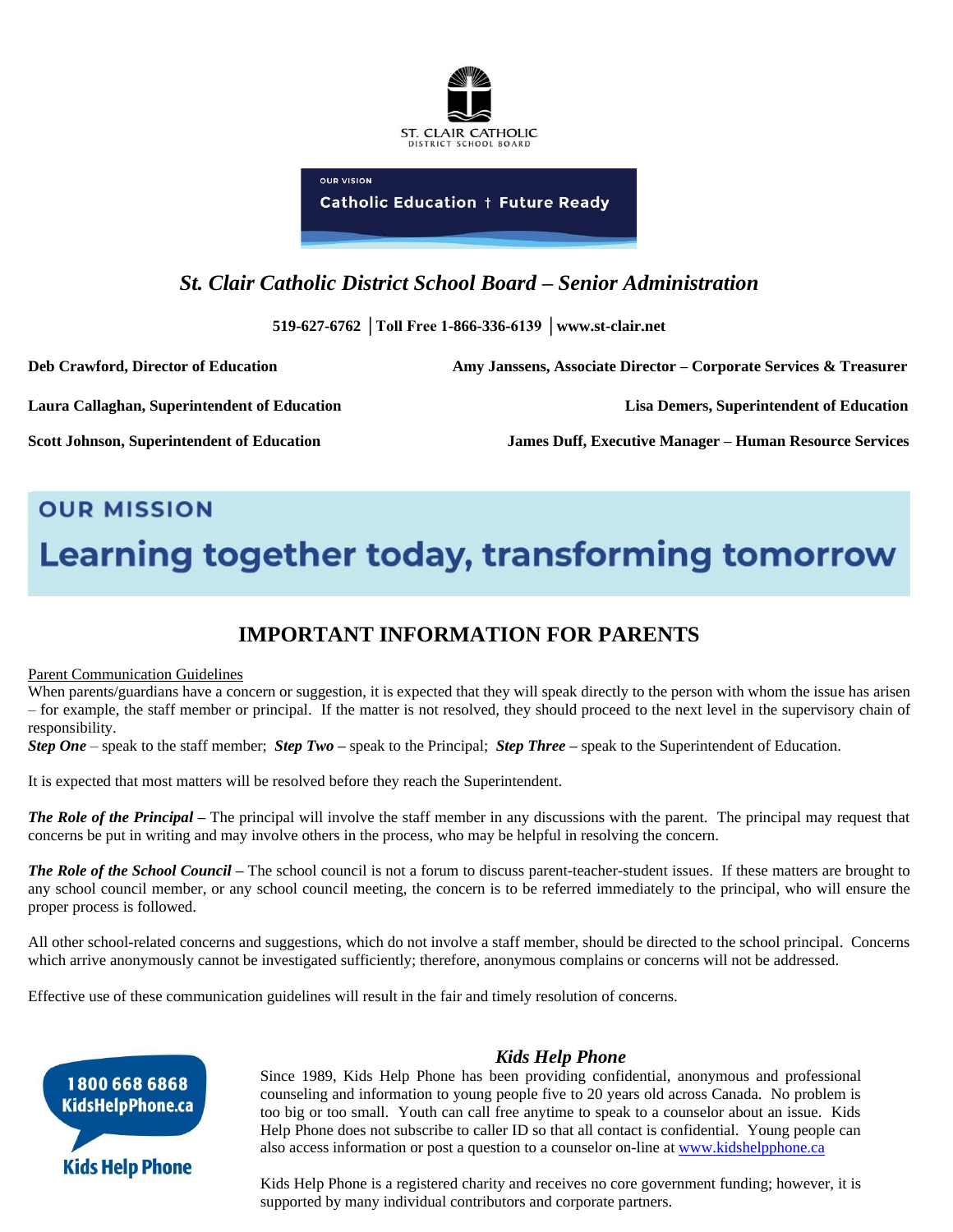# **Transportation**

Transportation services for the St. Clair Catholic District School Board are provided by Chatham-Kent Lambton Administrative School Services (CLASS). Under the CLASS policy, students are eligible to ride the bus if they live farther than 1.6 kilometers (elementary) and 3.2 kilometers (secondary) from their eligible school. For more details about student transportation please visit [www.schoolbusinfo.com](http://www.schoolbusinfo.com/). CLASS recently launched a new and improved PARENT PORTAL to provide users access to up-to-date transportation information, web tools such as courtesy seats, bus pass and shared custody applications, email notifications and much more. CLASS also offers an APP (MYSBI) that provides real-time service updates and notifications regarding inclement weather cancellations, available for free on Android and iPhones. For all other questions about student transportation CLASS can be reached at 1-877-330-4287.

# Fog Days

When dangerous fog conditions exist, morning buses will be cancelled. However, **in most situations students will be bussed home**  after school. The decision whether to cancel morning buses will be made by the bus operators in consultation with the transportation department. Parents should download the free MySBI app onto their mobile device to receive real time updates on school bus cancellations or delays. Bus cancellation information is also available through local radio stations and on the CLASS transportation website at [www.schoolbusinfo.com](http://www.schoolbusinfo.com/)

#### Bus Cancellations and School Closings due to Winter Storms

Safety of students is the primary consideration when the decision is made to cancel buses because of drifting snow or icy roads. On occasions when dangerous travel results in school buildings being closed, students must not attend. However, when buses are cancelled but schools remain open, it is expected that parents will determine whether it is safe to send their children to school. It is also understood that, should they decide to bring their children to school, it is the responsibility of parents to deliver them and pick them up at the end of the day **at the scheduled dismissal time**.

Students who arrive at school on days when the buses have been cancelled will be met by teachers who are prepared to provide instruction. If a majority of the class is present, the teacher will proceed with the planned program. However, on low attendance days, activities will be rescheduled and students will be given an opportunity to review material, practice previously learned skills or participate in other meaningful educational activities.

For students who are unable to get to school when the buses are cancelled, work packages for home study are available on the Board's website a[t www.st-clair.net](http://www.st-clair.net/) Go to Parent Resources, then click on Home Study Activities.

#### School Security – Locked Doors

Exterior doors at all elementary schools will be locked during school hours. Doors will be unlocked during recess time only, to permit students access from the yard. Front doors of school buildings are equipped with cameras and a remote control locking and release mechanisms, to permit controlled access.

## Attendance

Regular attendance and punctuality are important to ensure quality education for the student. It is also an excellent life skill that should be developed at a young age. The school office must be notified whenever a student is to be absent. When a student is to be excused for an appointment during school hours, a note must be provided to the school office indicating the time the student will be picked up and whether or not the student will be returning to school.

Students will attend school on scheduled school days and take holidays according to the school year calendar. In the event that parents choose to take their child out of school at times other than school holidays, the responsibility lies with the parent to provide opportunities for learning. Teachers cannot provide detailed daily homework assignments that replicate the missed school program. However, when students are away from school due to a prolonged illness or injury, arrangements will be made with the parents to provide support.

#### Illness While at School

If your child becomes ill during school hours, the office or classroom teacher will call the parent/guardian or designated contacts recorded on the student's file in priority sequence provided. A student who becomes ill will not be permitted to go home alone. We recommend that a parent/guardian pick up the student at the school.

#### Volunteers

The St. Clair Catholic District School Board believes that school volunteers are an important resource in supporting educational programs, and is committed to promoting and supporting the involvement of volunteers within our schools. The Board also recognizes the need to ensure the safety and well-being of all students. All volunteers who have regular contact with students must complete a *Vulnerable Sector Criminal Background Check* before commencing their duties. Anyone who is interested in becoming a volunteer should speak to the school principal.

#### Medication

The Board recognizes that on occasion there may be the need for students to receive medication during the school day in order to enable education of the student to continue. In order for prescribed medication to be administered, parents/guardians must provide the necessary authorizations and school administrators must follow the guidelines as outlined in *Sec. C Policy – Health Support.*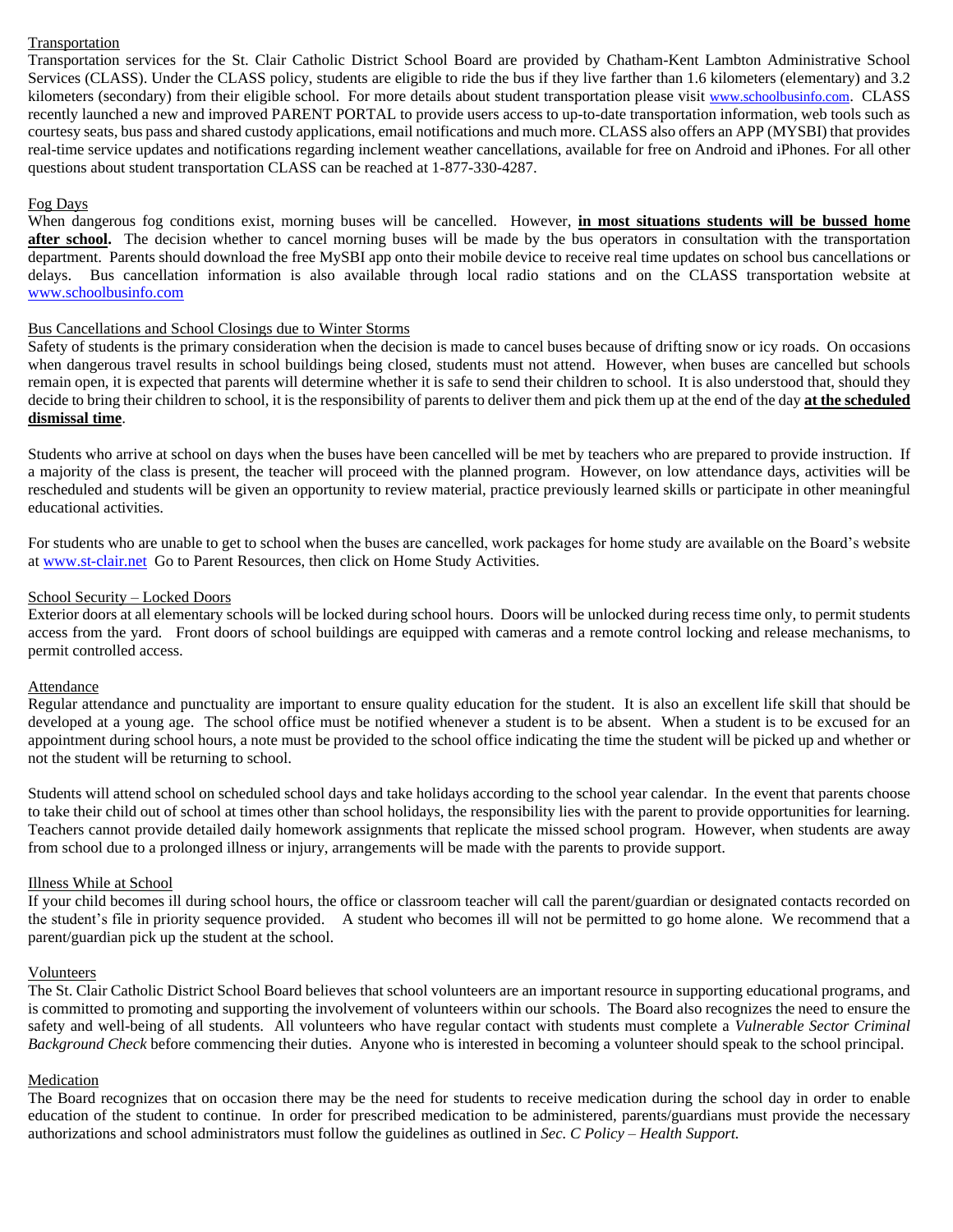If injection medication is required, arrangements for the injections must be made by the parent or guardians. School personnel can assume no responsibility for injections (i.e. juvenile diabetes requiring mid-day insulin).

Board personnel will not administer non-prescription drugs.

#### Responsible Use of Technology

The St. Clair Catholic District School Board recognizes the important role of technology in helping students to learn and communicate effectively. In keeping with its mission, the Board requires that all devices be used in a morally responsible and legal manner. Policy and Procedures regarding *Responsible Use of Technology* can be found on the Board website<http://www.st-clair.net/policies.aspx>Go to Section B – Administration.

It is a privilege for students to access the school network and to access the internet and other resources. The person to whom the account is issued is responsible at all times for its use. All user accounts must be accessed solely to support the educational objectives of the St. Clair Catholic District School Board.

#### Consent Form for Use of Students' Names, Photographs or Work

The St. Clair Catholic District School Board Social Media and Electronic Communications policy and procedures can be found on the Board website at<http://www.st-clair.net/policies.aspx> Go to Section B – Administration.

The policy requires a signed consent form, either granting or withholding consent, for release of student photographs, videos, classroom work, etc. for various publications, including Board websites or social media sites, school yearbooks, newspapers, television and radio newscasts. The form remains in effect for the student's entire school career; however, consent can be either withdrawn or granted at any time by contacting the school office and completing a new form.

#### Personal Student Information

The St. Clair Catholic District School Board and your school use the personal information you provide in accordance with the Municipal Freedom of Information and Protection of Privacy Act (MFIPPA). MFIPPA sets out guidelines which schools and district school boards must follow when collecting, using and/or disclosing students' personal information. Under this Act, personal information refers to recorded information about an identifiable individual.

The Education Act sets out duties and powers of the Board and authorizes school boards to collect personal information for the purpose of planning and delivering educational programs and services, which best meet students' needs and for reporting to the Minister of Education, as required. For a detailed explanation of how the Board uses this personal information, please refer to the Board website, or your school's website, at [www.st-clair.net/schools.aspx](http://www.st-clair.net/schools.aspx)

# Privacy Considerations

Our families and staff enjoy opportunities to share activities with parents and the school community through teams, clubs, school performances and special events. Many of these are memory making for families; and as such, photos and videos are often recorded. We ask that families exercise discretion when taking photos and videos at school events; and consider the privacy of other students, who may also appear in those pictures. We ask that families not upload to the internet (i.e., YouTube, Facebook, etc.) images of students other than their own children. For more about *Sec. B Policy and Procedures – Privacy* visit the Board's website at the link below. <http://www.st-clair.net/Data/Sites/1/media/public/Corporate/B-Administration/Privacy-Pol.pdf>

#### Parental Access to Ontario Student Records

Schools are charged with the legal responsibility for maintaining and holding Ontario Student Records (OSR). These documents must not leave the school office. Parents may have access to these records; however, they are requested to speak with the principal to arrange a time when they can review the document together.

#### **Custody**

In cases where custody is an issue, the parent will provide a copy of the court's custodial order to be placed in the student's OSR folder. If at any time, the information contained in the custodial order is changed, the parent will provide a copy of the new order.

#### Sacramental and Religious Instruction

Religion is integrated within all aspects of the educational experience and that is one of the reasons we can say that Catholic schools are "schools with a difference." Parents, priests and teachers prepare the children to receive the Sacraments.

All children are encouraged to take part in all aspects of religious instruction and celebrations. We also encourage the children to attend Sunday Mass regularly with their parents, as the Mass is the very centre of our worship.

Periodically, the teacher will send home information about the programs being used with ideas for parents/guardians to use with their child at home. We hope you will use these materials to make the spiritual development of your child a joint effort of Church, school and home.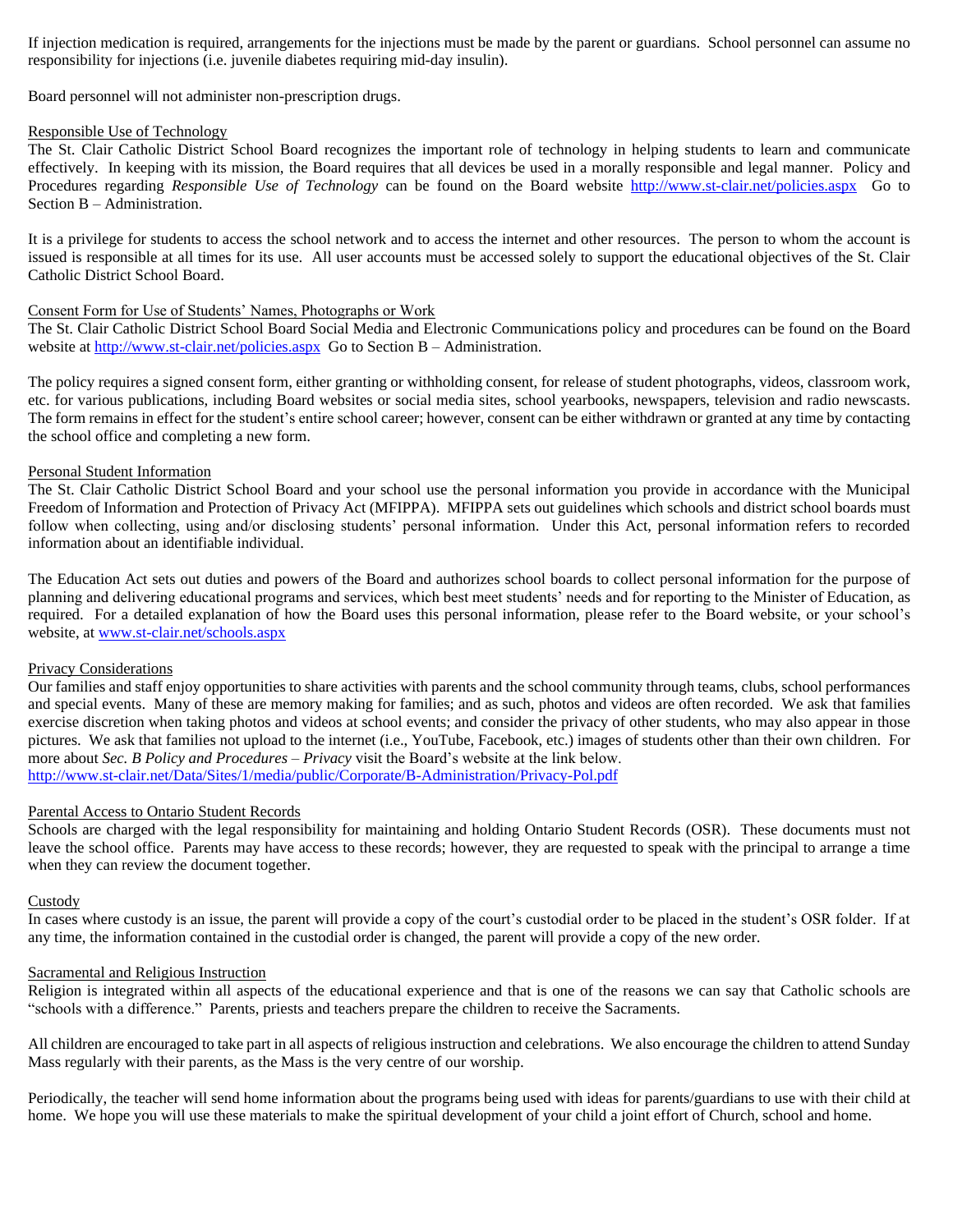# Dress Code

The values evident in all aspects of a Catholic school should reflect the faith and Christian commitment of the school community. Popular social trends may be in conflict with the values taught in school; consequently, clothing popular at a particular time may clash with the school's values and be unacceptable.

All clothing worn must be clean, neat, free from slashes, comfortable and appropriate for the business of attending school. No clothing may be worn to school which has pictures, symbols or writing which may be interpreted as discriminatory, degrading, demeaning or disrespectful of Catholic educational values. For further information, please refer to *Sec. C Policy – Dress Code for Elementary and Secondary Students.*

# Police Protocol

Police services have the responsibility to:

- enforce the *Criminal Code of Canada*, the *Police Services Act and Regulations*, the *Youth Criminal Justice Act*, and other federal, provincial and municipal laws and regulations;
- assist victims of crime;
- assist in the development of young people's understanding of good citizenship;
- promote and foster a reduction of crime, both against and committed by young people;
- divert young people away from crime and antisocial behaviour; and
- work in partnership with the school to support positive development.

# **SCHOOL CODE OF CONDUCT**

#### *Standards of Behaviour*

The school standards of behaviour apply to all members of the school community, including students, parents and guardians, teachers or other school staff members, volunteers and visitors.

The standards of behaviour apply:

- on school property;
- while travelling on a school bus that is owned by the Board or that is under contract to the Board;
- in-school sports activities;
- in off-site school-sponsored activities; or
- in circumstances where engaging in an activity could have a negative impact on the school climate (e.g. on-line).

All members of the school community must:

- respect and comply with all applicable federal, provincial, and municipal laws;
- demonstrate honesty and integrity;
- respect differences in people, their ideas, and their opinions;
- treat one another with dignity and respect at all times, and especially when there is disagreement;
- respect and treat others fairly, regardless of, for example, race, ancestry, place of origin, colour, ethnic origin, citizenship, religion, gender, sexual orientation, age, or disability;
- respect the rights of others;
- show proper care and regard for school property and the property of others;
- take appropriate measures to help those in need;
- seek assistance from a member of the school staff, if necessary, to resolve conflict peacefully;
- respect all members of the school community, especially persons in positions of authority;
- respect the need of others to work in an environment that is conducive to learning and teaching.

All members of the school community must **not:**

- engage in bullying behaviours;
- commit sexual assault;
- traffic weapons or illegal drugs;
- give alcohol to a minor;
- commit robbery;
- be in possession of any weapon, including firearms;
- use any object to threaten or intimidate another person;
- cause injury to any person with an object;
- be in possession of, or be under the influence of, or provide others with alcohol or illegal drugs;
- inflict or encourage others to inflict bodily harm on another person;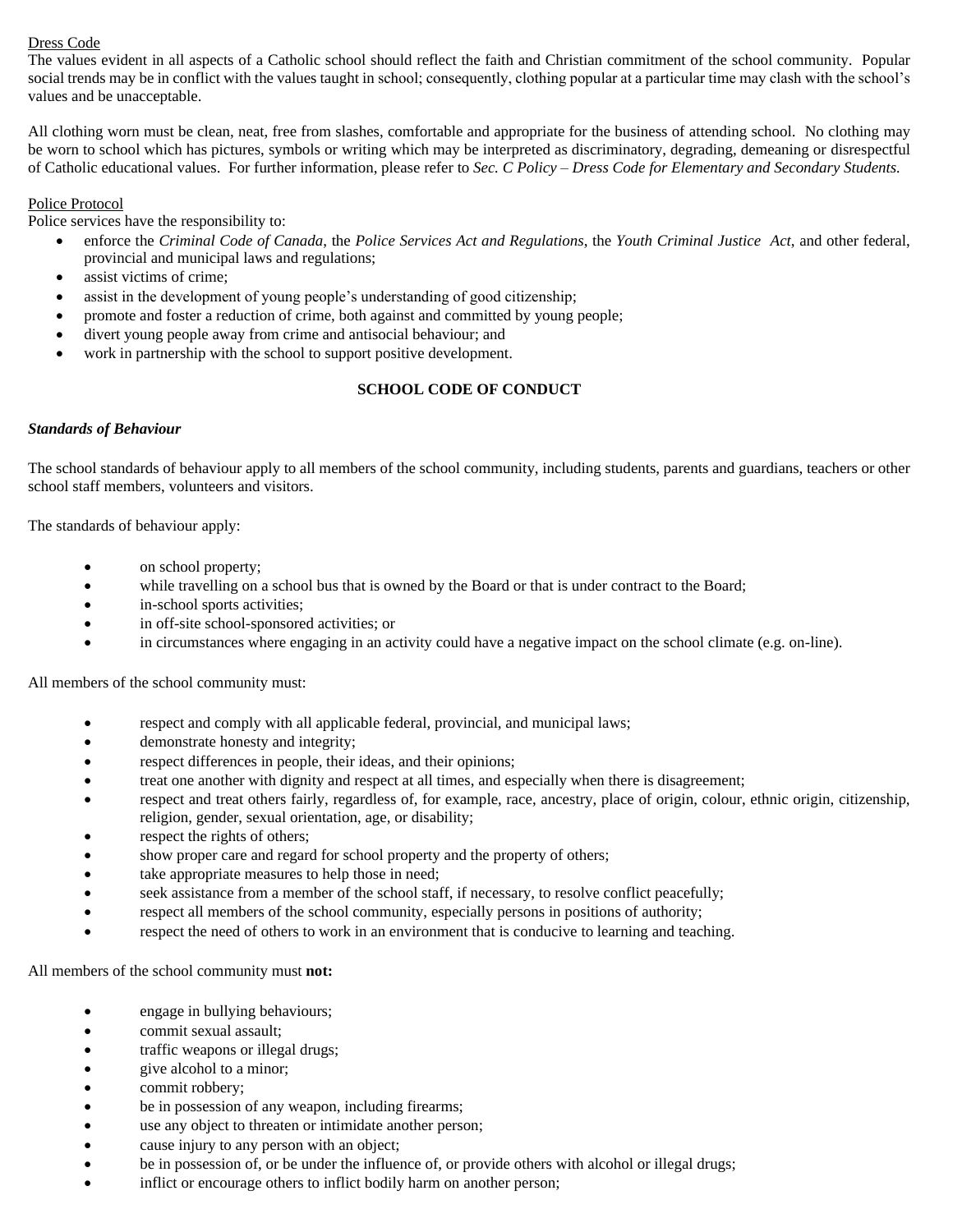- engage in hate propaganda and other forms of behaviour motivated by hate or bias;
- commit an act of vandalism that causes damage to school property or to property located on the premises of the school;
- swear at a teacher or at another person in a position of authority.

# *Roles and Responsibilities*

The School Code of Conduct recognizes that all members of the school community, including principals, teachers and other staff members, students and parents have an obligation to comply with the standards of behaviour outlined in this policy. Each member of the school community has the following roles and responsibilities:

# **Students**

Students must demonstrate respect for themselves, for others, and for the responsibilities of citizenship through acceptable behaviour. Respect and responsibility are demonstrated when a student:

- comes to school prepared, on time, and ready to learn;
- shows respect for himself or herself, for others, and for those in authority;
- refrains from bringing anything to school that may compromise the safety of others; and
- follows the established rules and takes responsibility for his or her own actions.

#### Students are also expected to:

- display the contents of clothing, backpacks, etc. that are worn or carried on school property if directed by the school principal or the vice-principal. Desks and lockers are school property and a search is permissible by school administration;
- be dressed in a neat and well-groomed manner, according to *Sec. C Policy – Dress Code for Elementary and Secondary Students.*

#### **Parents**

Parents play an important role in the education of their children and have a responsibility to support the efforts of school staff in maintaining a safe, inclusive and respectful learning environment for all students. Parents fulfill their role when they:

- show an active interest in their child's school work and progress;
- communicate regularly with the school;
- help their child be neat, appropriately dressed and prepared for school;
- ensure that their child attends school regularly and on time;
- promptly report to the school their child's absence or late arrival;
- show that they are familiar with the Provincial Code of Conduct, the Board's Code of Conduct and school rules;
- encourage and assist their child in following the rules of behaviour; and
- assist school staff in dealing with disciplinary issues involving their child.

# **Teachers and Other School Staff Members**

Under the leadership of their principals, teachers and other school staff members maintain order in the school and are expected to hold everyone to the highest standard of respectful and responsible behaviour. As role models, teachers and school staff uphold these high standards when they:

- help students work to their full potential and develop their sense of self-worth;
- empower students to be positive leaders in their classroom, school, and community;
- communicate regularly and meaningfully with parents;
- maintain consistent standards of behaviour for all students;
- demonstrate respect for all students, staff, parents, volunteers, and the members of the school community;
- prepare students for the full responsibility of citizenship.

# **Community Partners and the Police**

Through outreach, partnerships already in place may be enhanced and new partnerships with community-based service providers and members of the community (e.g., Aboriginal Elders) may also be created. Community-based service providers are resources that the St. Clair Catholic District School Bodayard may use to deliver prevention or intervention programs.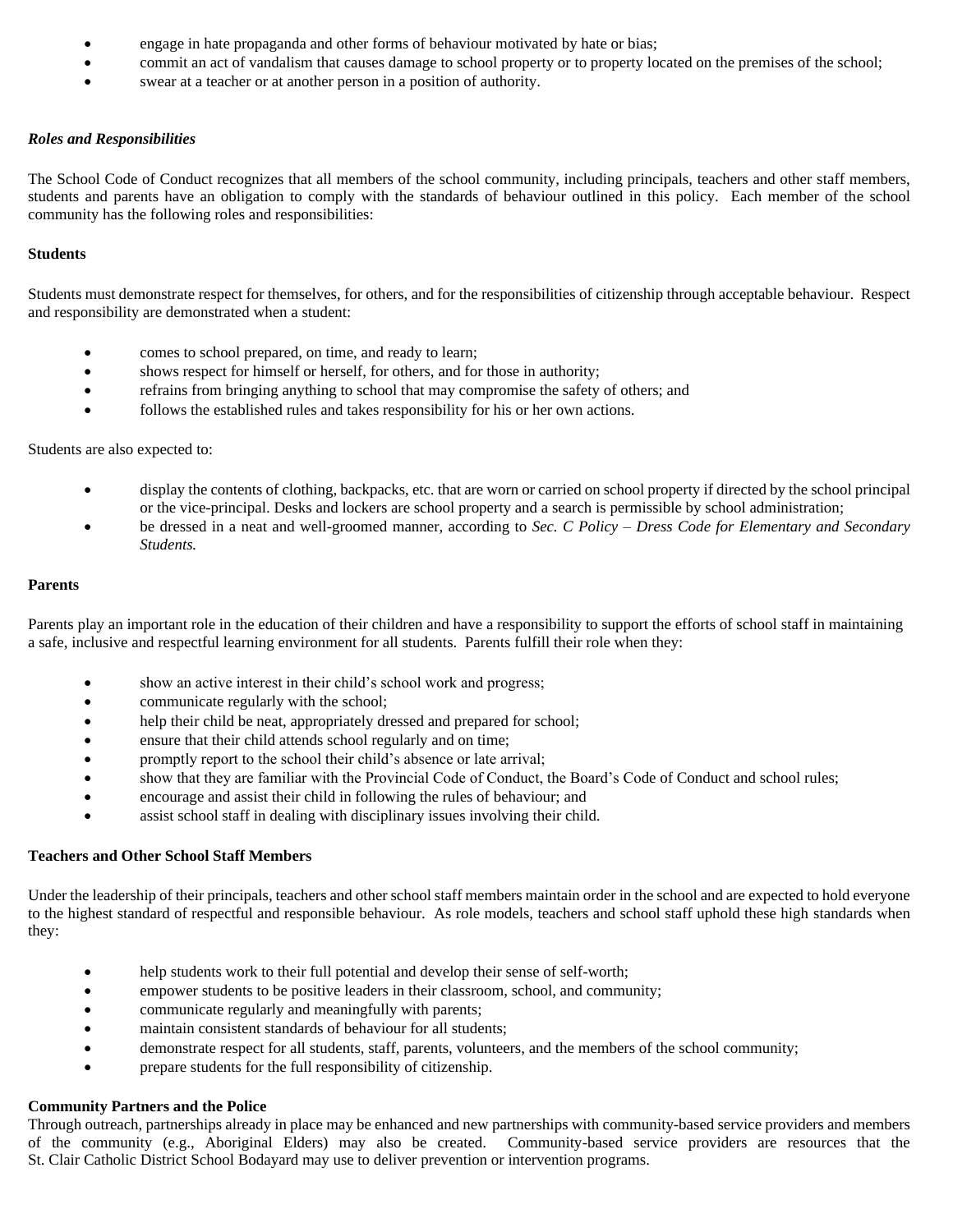The police play an essential role in making our schools and communities safer. Police investigate incidents in accordance with a protocol developed with the Board. The protocol is based on a provincial model that was revised in 2011 by the Ministry of Community Safety and Correctional Services and the Ministry of Education.

# *Procedures for Reporting Incidents of Bullying and Harassment*

All students have the right to a caring, respectful and safe school environment, which is free from all forms of bullying and harassment. All school staff will take steps to prevent bullying and harassment and to assist and support students, who are being bulled.

Students or parents should report issues of bullying to any school staff member or administrator as soon as possible. A bullying incident report form will be completed by the parent, student or school staff member. The form will be retained by the administrator as needed for possible progressive discipline. Forms will be available in the school office or on-line a[t www.st-clair.net](http://www.st-clair.net/)

# *Progressive Discipline*

In order to promote positive pupil behaviours that contribute to safe learning environments, the school supports the use of positive practices for prevention and behaviour management. Progressive discipline is a non-punitive, whole school approach that uses a continuum of corrective and supportive interventions, supports and consequences to address inappropriate behaviour. When addressing inappropriate behaviour, school staff will consider the particular pupil and circumstances, including mitigating and other factors.

Early and ongoing intervention strategies may include:

- Contact with the pupil's parent(s)/guardian(s)
- Oral reminders
- Review of expectations
- Written work assignment with a learning component
- Volunteer services to the school community
- Referral to counselling
- Conflict mediation and resolution
- Consultation

When inappropriate behaviour has occurred, progressive discipline may also include a range of interventions, supports and consequences such as:

- Meeting with the pupil's parent(s)/guardian(s), pupil and principal, teachers, school and related personnel;
- **•** Referral to a community agency for anger management or substance abuse counselling/intervention
- **•** Detentions
- Withdrawal of privileges
- Withdrawal from class
- Restitution for damages
- Restorative practices
- Transfer to another class within the school
- Transfer to another school within the board
- Suspension or Expulsion

# **Suspensions**

A pupil in junior kindergarten, kindergarten, grade 1, 2, or 3 shall not be suspended as per *Education Act* section 306 subsection 306(1) and section 310 subsection 310(1). Activities listed in subsection  $310(1)$  will still be subject to mandatory suspensions, pending the results of an investigation.

The infractions for which a suspension may be considered by the principal include:

- 1. Uttering a threat to inflict serious bodily harm on another person;
- 2. Possessing alcohol, cannabis, illegal and/or restricted drugs;
- 3. Being under the influence of alcohol or cannabis;
- 4. Swearing at a teacher or at another person in a position of authority;
- 5. Committing an act of vandalism that causes extensive damage to school property at the pupil's school or to property located on the premises of the pupil's school;
- 6. Bullying (a form of repeated, persistent and aggressive behaviour) that is directed at an individual or individuals that is intended to cause (or should be known to cause) fear and distress and/or harm to another person's body, feelings, self-esteem, or reputation. Bullying occurs in a context where there is a real or perceived power imbalance. Bullying behaviour can include physical, verbal, electronic (cyber bullying), written, or other means;